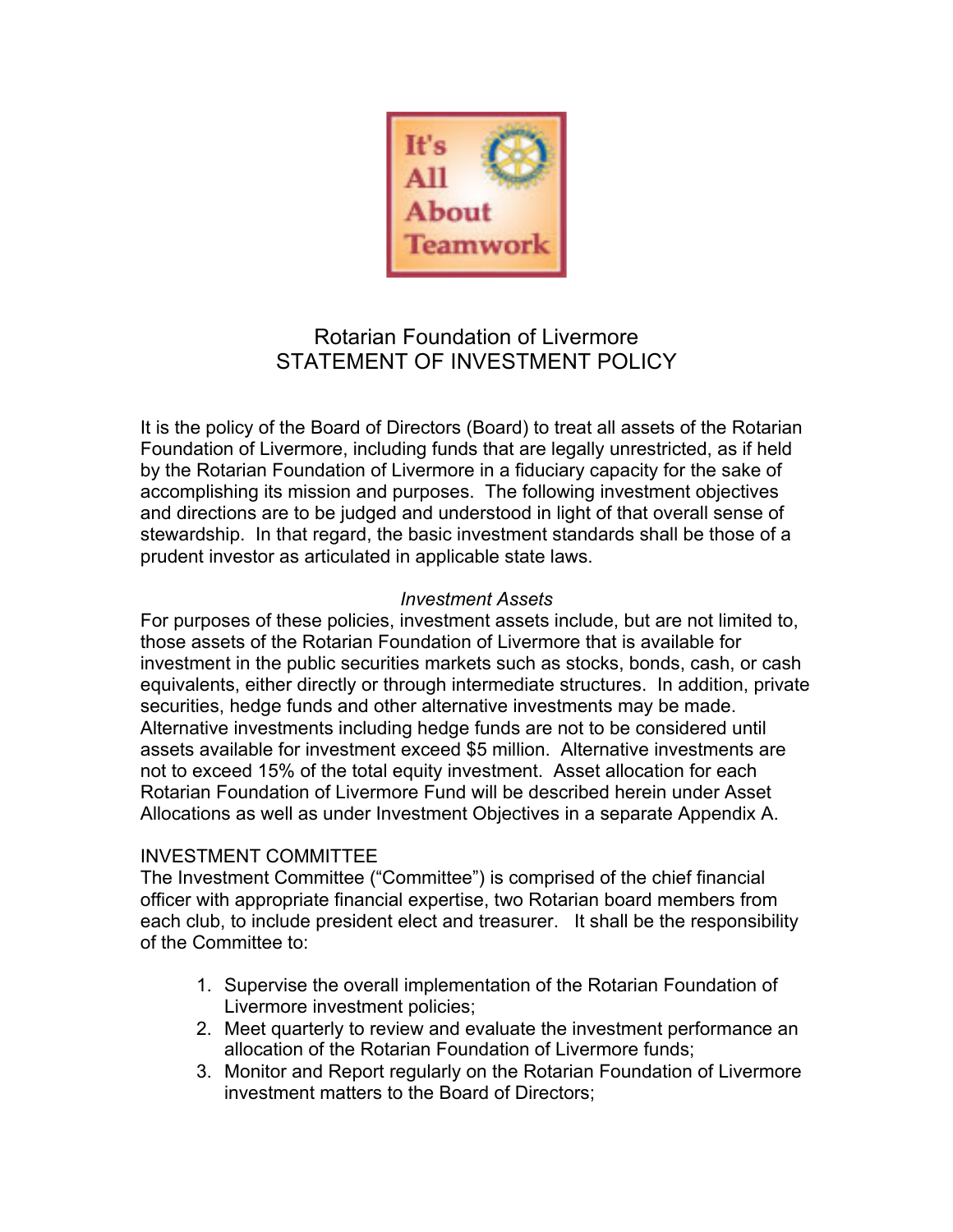- 4. Grant exceptions as permitted in these policies and recommend changes in approved policy, guidelines, and objectives as needed; and,
- 5. Execute such other duties as may be delegated by the Board of Directors.

Whenever these policies assign specific tasks to the Committee, the policies assume that work may be performed by any designated member of the board, subject only to the Committee's overall supervision.

#### INVESTMENT CONSULTANT, ADVISORS, AND AGENTS

The Committee is specifically authorized to retain one or more investment advisors (Advisors) as well as any administrators, custodians, or other investment service providers required for the proper management of the Rotarian Foundation of Livermore funds. The committee may utilize an Advisor as an investment consultant (the "Consultant") to advise and assist the Committee in the discharge of its duties and responsibilities. Consultant should have a Certified Investment Management Analyst (CIMA) designation, and his or her U-4 will be reviewed by the committee. In that regard, a Consultant may help the Committee to:

- 1. Develop and maintain investment policy, asset allocation strategies, risk-based fund objectives, and appropriate investment management structures;
- 2. Select, monitor, and evaluate Investment Advisors and/or investment entities;
- 3. Provide and/or review quarterly performance measurement reports and assist the Committee in interpreting the results;
- 4. Review portfolios and recommend actions, as needed, to maintain proper asset allocations and investment strategies for the objectives of each fund; and,
- 5. Execute such other duties as may be mutually agreed.

In discharging this authority, the Committee can act in the place and stead of the Board and may receive reports from, pay compensation to, enter into agreements with, and delegate discretionary investment authority to such Advisors. When delegating discretionary investment authority to one or more Advisors, the Committee will establish and follow appropriate procedures for selecting such Advisors and for conveying to each the scope of their authority, the organization's expectations, and the requirement of full compliance with these Policies.

#### *Objectives*

The Rotarian Foundation of Livermore's primary investment objective is to preserve and protect its assets by earning a total return for each category of assets (a "Fund"), which is appropriate for each Fund's time horizon, distribution requirements, and risk tolerance. The Rotarian Foundation of Livermore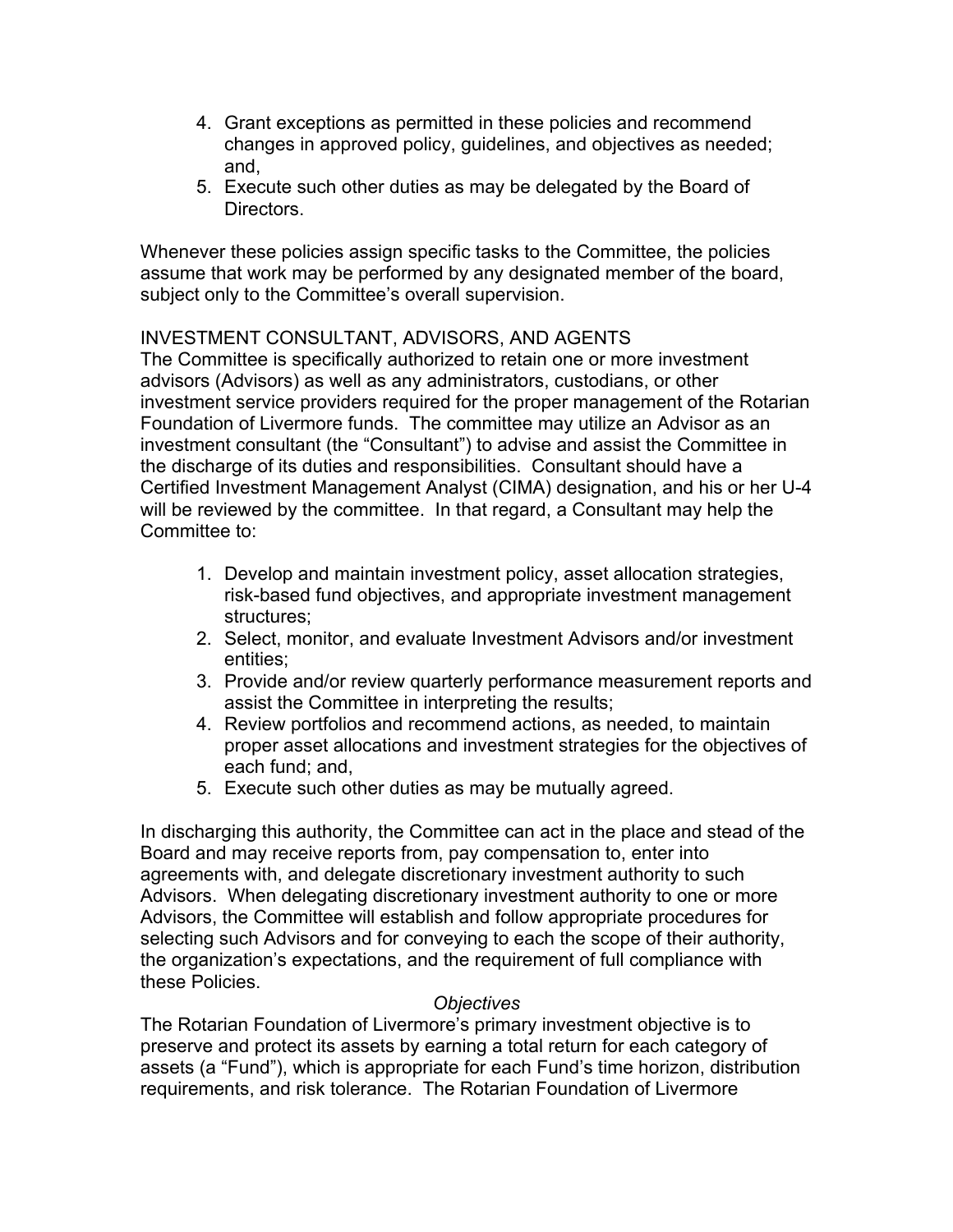maintains short-term operating funds and intermediate Operating Reserves, and may add other funds in the future. These policies apply to all Rotarian Foundation of Livermore Funds, although the specific objectives, risk parameters, and asset allocation will vary, as appropriate, from Fund to Fund.

# **ASSET ALLOCATIONS**

Actual asset allocations for each Rotarian Foundation of Livermore Fund will be established and maintained by the Rotarian Foundation of Livermore on the advice of its Consultant and/or Advisors, within the ranges provided in the Rotarian Foundation of Livermore Investment Objectives in Appendix A. The Committee with the approval of the Board can modify such Investment Objectives.

#### **REBALANCING PROCEDURES**

The Committee will monitor the asset allocation of each Fund based on reports provided by the Rotarian Foundation of Livermore Consultant and/or Investment Advisors. Unless otherwise decided by the Committee, each Fund will be rebalanced semi-annually. To achieve rebalancing, the Rotarian Foundation of Livermore may either move money from one asset class to another or may direct future contributions and expenditures from particular classes as is most convenient.

#### *Investment Guidelines*

*TO ACCOMPLISH ITS INVESTMENT OBJECTIVES, THE ROTARIAN FOUNDATION OF LIVERMORE IS AUTHORIZED TO UTILIZE ANY LEGAL INVESTMENT STRUCTURE INCLUDING SEPARATELY MANAGED PORTFOLIOS, MUTUAL FUNDS, EXCHANGE TRADED FUNDS, LIMITED PARTNERSHIPS, AND OTHER COMMINGLED INVESTMENT ENTITIES. THIS AUTHORITY IS SUBJECT TO THE REQUIREMENTS AND RESTRICTIONS CONTAINED IN THESE POLICIES.*

When utilizing mutual funds or other commingled entities, the committee shall see that the Rotarian Foundation of Livermore's staff, Consultant, and/or Investment Advisors have selected the investment entity appropriately based on the strategies and provisions contained in the entity's prospectus. In that event, the terms and conditions of the prospectus are deemed to control the entity's internal asset allocation, asset quality, diversification, and other requirements.

#### **For separately managed portfolios, the following additional requirements shall apply:**

# **ASSET QUALITY**

1. Common stocks – The Advisor may invest in any unrestricted, publicly traded common stock that is listed on a major exchange or a national,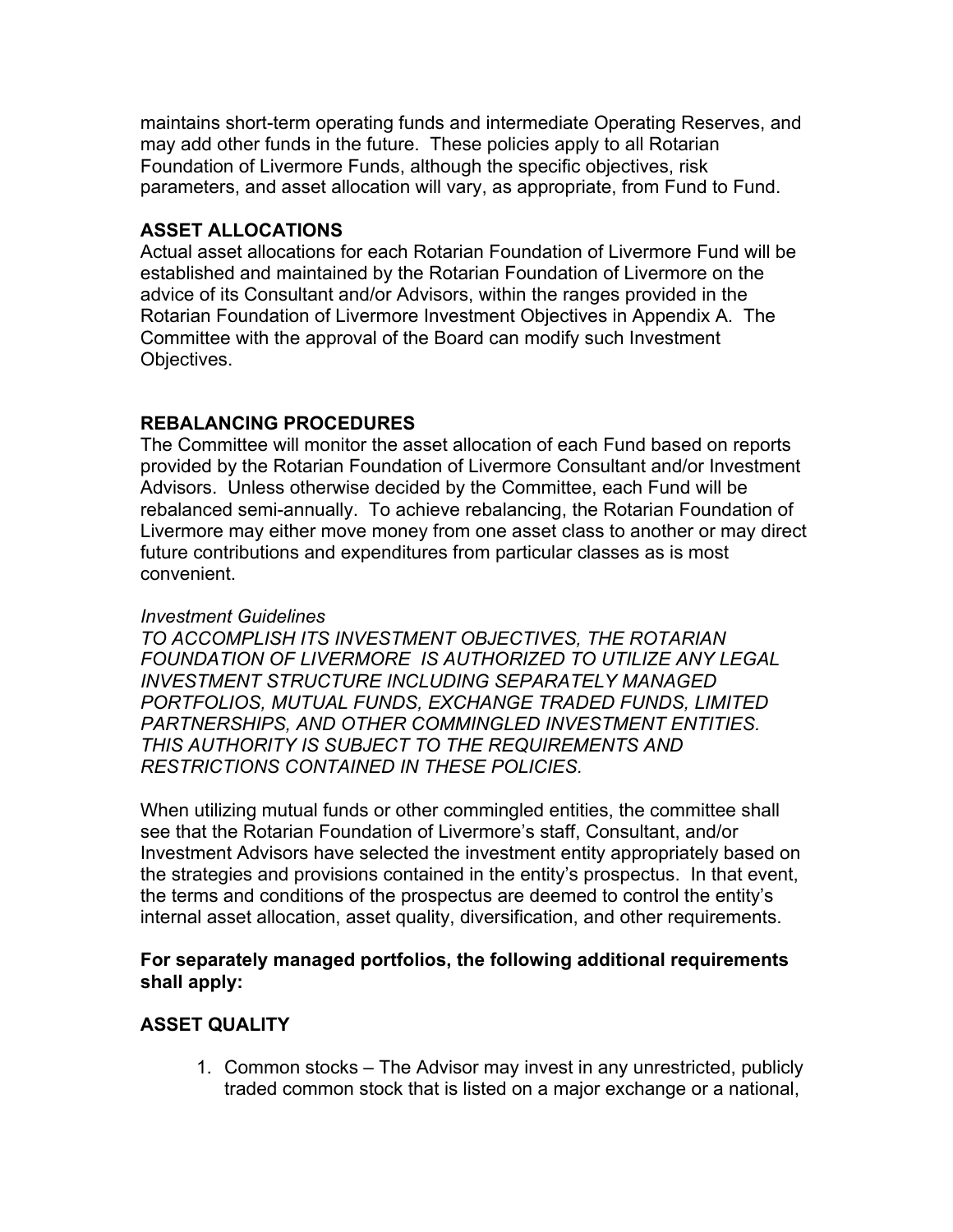over-the-counter market, and that is appropriate for the portfolio objectives, asset class, and/or investment style of the Fund that is to hold such shares.

- 2. Convertible preferred stock and convertible bonds The Advisor may use convertible preferred stocks and bonds as equity investments. The quality rating of convertible preferred stock and convertible bonds must be A or better, as rated by Standard & Poor's or Moody's. The common stock into which both may be converted must satisfy the standard of Section 1, above.
- 3. Fixed-income securities The quality rating of bonds and notes must be A or better, as rated by Standard & Poor's or Moody's. The portfolio may consist of only traditional principal and interest obligations with maturity dates at the discretion of the money manager. The Investment Committee will select money managers based upon maturities within that manager's portfolio.
- 4. Short-term reserves The quality rating of commercial paper must be A+1, as rated by Standard & Poor's; P+1, as rated by Moody's; or better. The assets of any money market mutual funds must comply with the quality provisions for fixed-income securities or short-term reserves.
- 5. *OTHER SECURITIES – THE ADVISOR MAY INVEST IN REAL ESTATE INVESTMENT SECURITIES (REITS), INTERNATIONAL SECURITIES TRADED IN THE UNITED STATES DIRECTLY OR AS DEPOSITARY SHARES, INTERNATIONAL SECURITIES TRADED ON RECOGNIZED FOREIGN EXCHANGES, AND ANY OTHER PUBLICLY TRADED INVESTMENTS THAT THE COMMITTEE DETERMINES TO BE APPROPRIATE.*

# **ASSET DIVERSIFICATION**

The Advisor will maintain reasonable diversification at all times. The equity securities of any one company should not exceed 5 percent of the portfolio at the time of purchase and the combined debt and equity securities should not exceed 10 percent of the portfolio at any time. The Advisor shall also maintain reasonable sector allocations. In that regard, the maximum allocation to any one economic sector shall be 150% of the sector's weighting, as defined in the published index used for measuring the portfolio's performance (e.g., S&P500, Russell 1000, etc.). These restrictions do not apply to U.S. Government securities.

# **PROXY VOTING**

Subject to any specific instructions received from the Rotarian Foundation of Livermore each Advisor shall vote proxies according to their firm's established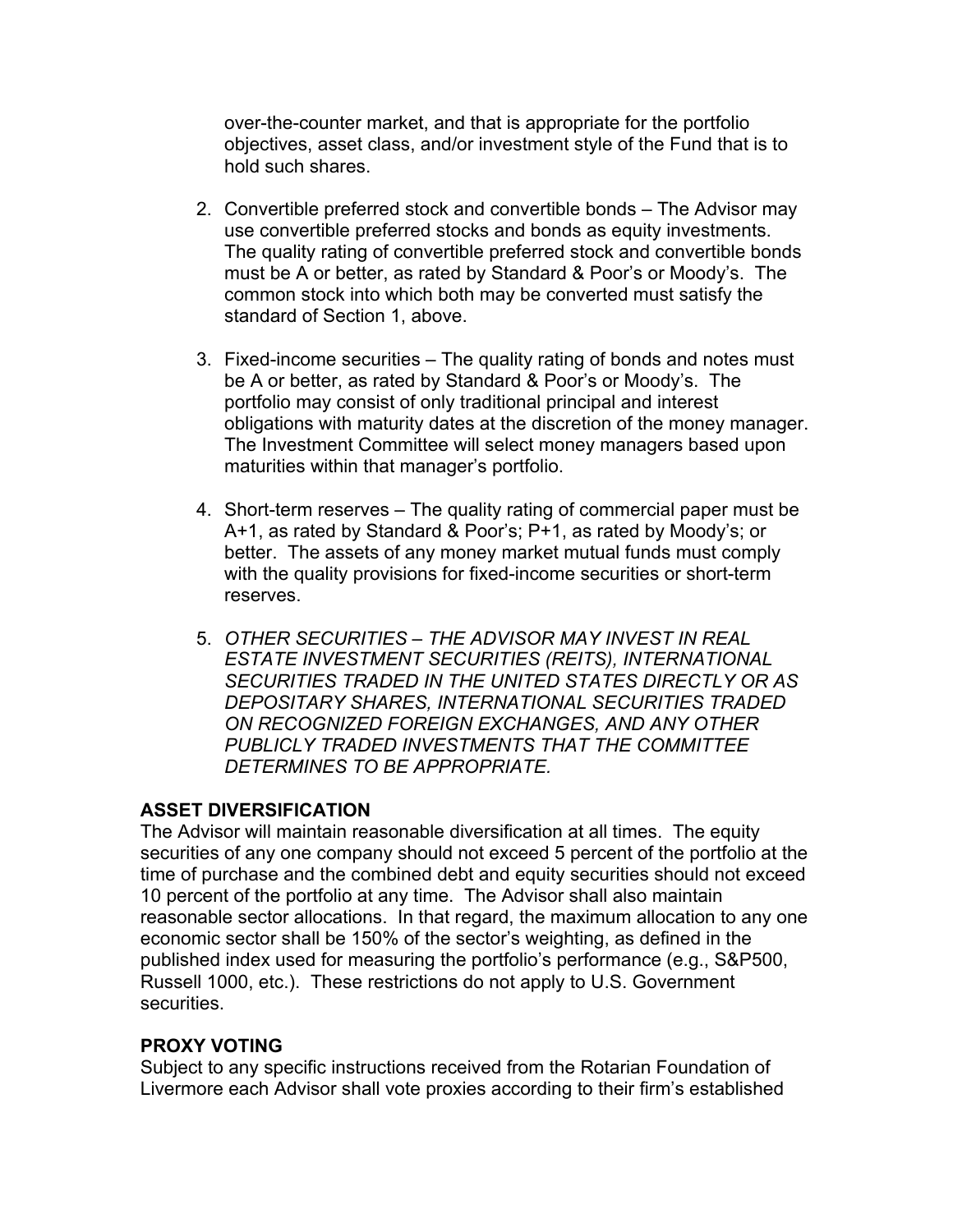procedures and shall provide a copy of such procedures to the Committee upon request.

#### **CUSTODY AND SECURITIES BROKERAGE**

The committee will establish such custodial and brokerage relationships as are necessary for the efficient management of the Rotarian Foundation of Livermore Funds. Whenever the Committee has not designated a brokerage relationship, then Rotarian Foundation of Livermore Investment Advisors may execute transactions wherever they can obtain best price and execution.

#### **CASH FLOW REQUIREMENTS**

The Rotarian Foundation of Livermore will be responsible for advising the Consultant and each Advisor in a timely manner of the Rotarian Foundation of Livermore cash distribution requirements from any managed portfolio or Fund. Each Advisor is responsible for providing adequate liquidity to meet such distribution requirements.

#### *Investment Restrictions*

The Rotarian Foundation of Livermore investment assets are to be managed with regard to the following restrictions risk or mission purposes:

#### **Risk-Based Restrictions**

The Rotarian Foundation of Livermore will not engage in commodities transactions or option strategies (puts, calls, straddles) nor will it invest in any non-publicly traded securities including but not limited to managed futures funds, hedge funds, private equity funds, or other alternative investments unless approved by the Committee as provided below.

#### **Exceptions to the Investment Restrictions**

The Board recognizes the evolving nature of the investment world and that, under some circumstances, the Rotarian Foundation of Livermore may wish to utilize newer or more complex investment strategies. Therefore, the Investment Committee is authorized to grant exceptions to the foregoing restrictions. When granting exceptions, the Committee must determine that the potential rewards outweigh the incremental risks. All such exceptions shall be made in writing and shall be communicated to the Board as part of the next regular Investment Committee report.

#### *Reporting Requirements*

1. Monthly – The Rotarian Foundation of Livermore chief financial officer will obtain written monthly custodial statements. Such statements should contain all pertinent transaction details for each account that holds all or a portion of any Rotarian Foundation of Livermore investment Funds. Each monthly statement should include: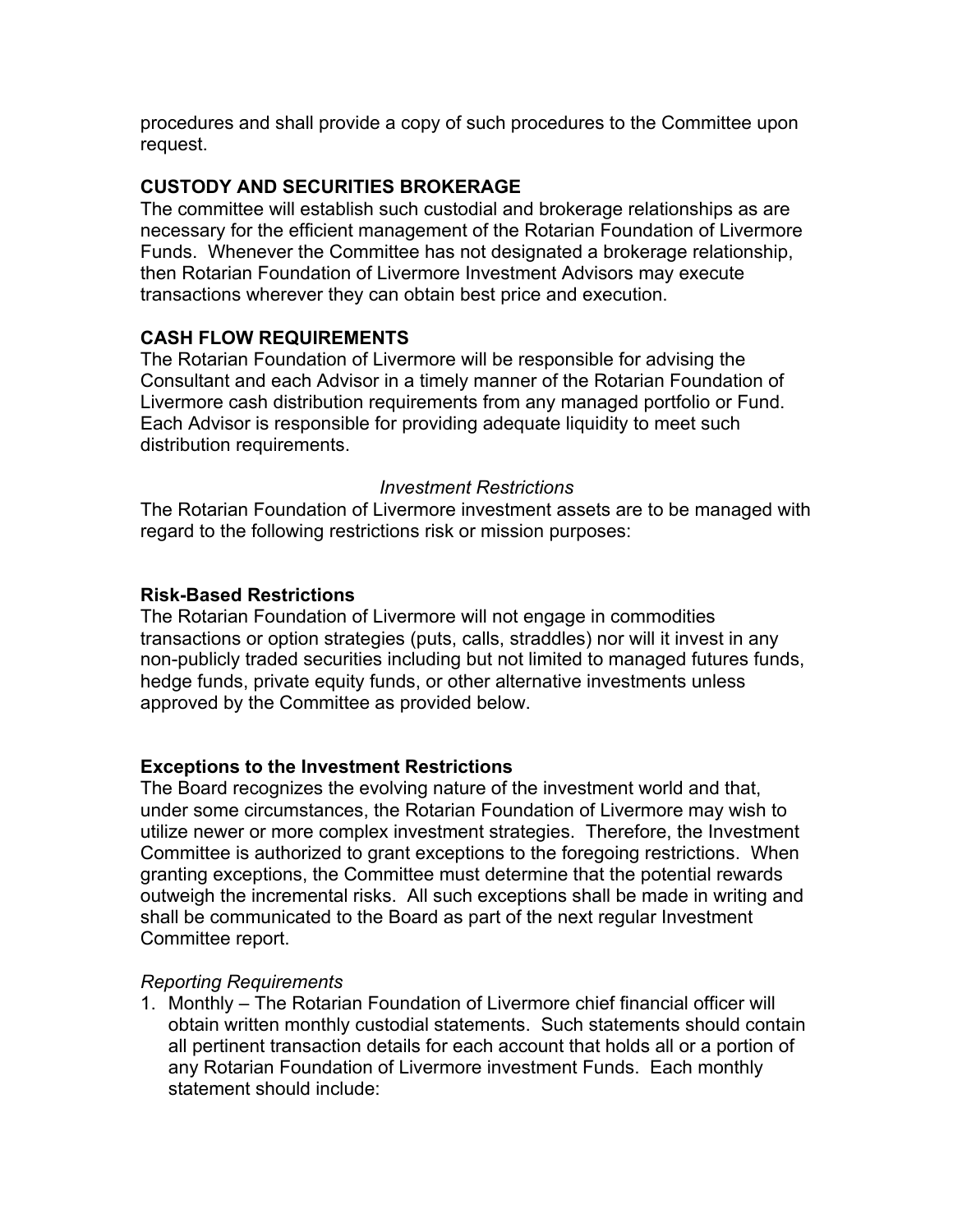- The name and quantity of each security purchased or sold, with the price and transaction date; and,
- A description of each security holding as of month-end, including its percentage of the total portfolio, purchase date, quantity, average cost basis, current market value, unrealized gain or loss, and indicated annual income (yield) at market.

In addition, if not included in the custodial reports, the Consultant and/or the Investment Advisor(s) should provide a report for each Fund or portfolio showing the month-end allocation of assets between equities, fixed-income securities, and cash.

- 2. Quarterly The Committee should obtain from its Investment Consultant and/or Investment Advisors, a detailed review of the Rotarian Foundation of Livermore investment performance for the preceding quarter and for longer trailing periods as appropriate. Such reports should be provided as to each Fund and as to the Rotarian Foundation of Livermore investment assets in the aggregate. As to each Fund, the Committee should establish with its Investment Consultant and/or Investment Advisors the specific criteria for monitoring each Fund's performance including the index or blend of indices that are appropriate for the objectives of each Fund and for the investment style or asset class of each portfolio within a Fund. The Committee shall meet with the Consultant to conduct such reviews to the extent it deems necessary.
- 3. Periodically The Committee should meet with its Investment Consultant at least annually to review all aspects of the Rotarian Foundation of Livermore investment assets. Such a review should include (1) strategic asset allocation, (2) manager and investment entity performance, (3) anticipated additions to or withdrawals from Funds, (4) future investment strategies, and (5) any other matters of interest to the Committee.